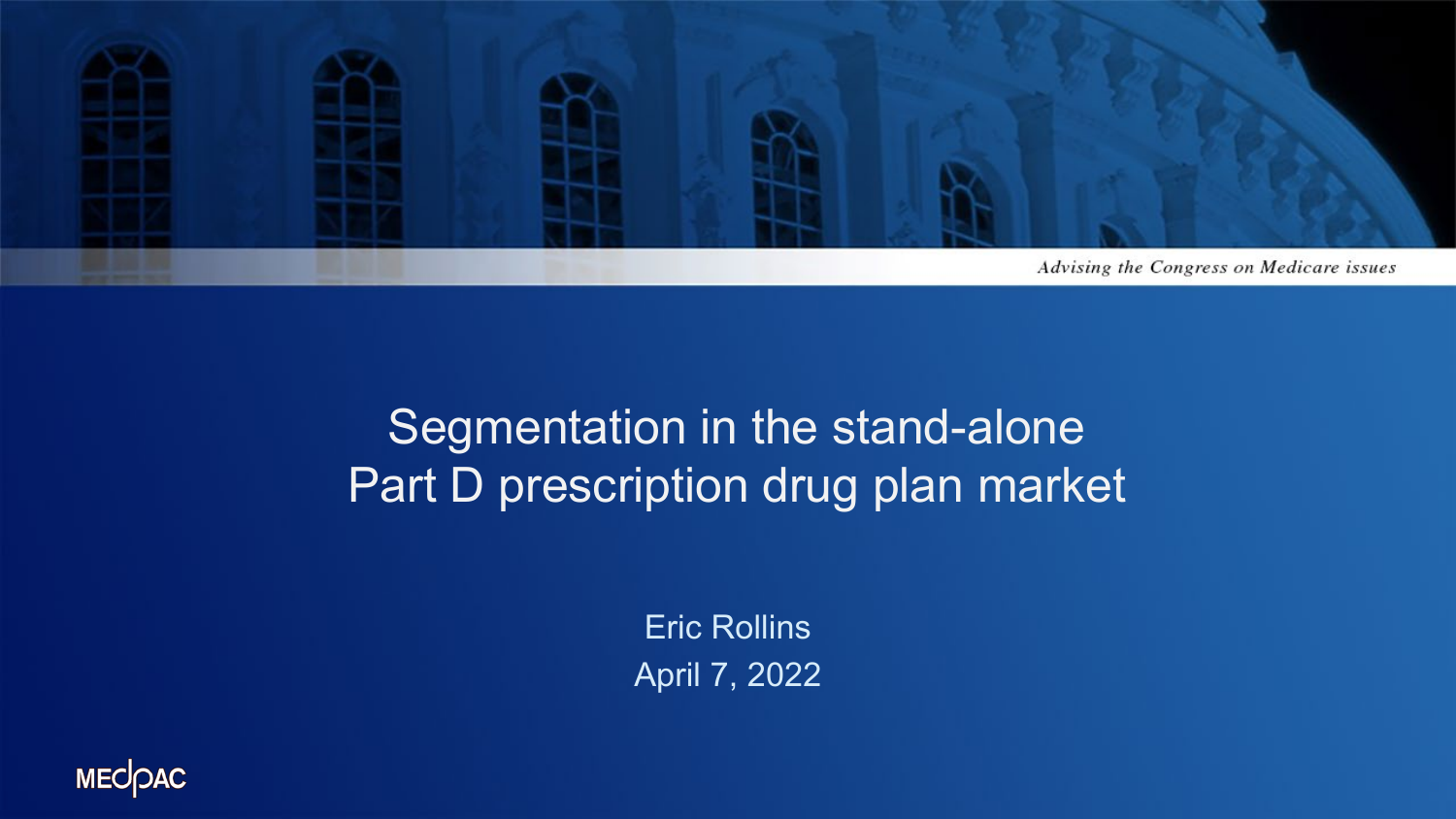# Prescription drug plans (PDPs) provide drug coverage to 19 million Medicare beneficiaries

- **PDPs provide either basic or enhanced coverage** 
	- Basic = standard Part D benefit or its equivalent
	- Enhanced = basic coverage plus supplemental benefits
- **Insurers that participate in the PDP market must offer a** basic PDP and can offer up to two enhanced PDPs (for a total of three plans per region)
- An insurer's enhanced plans must have "meaningful differences" from its basic plan

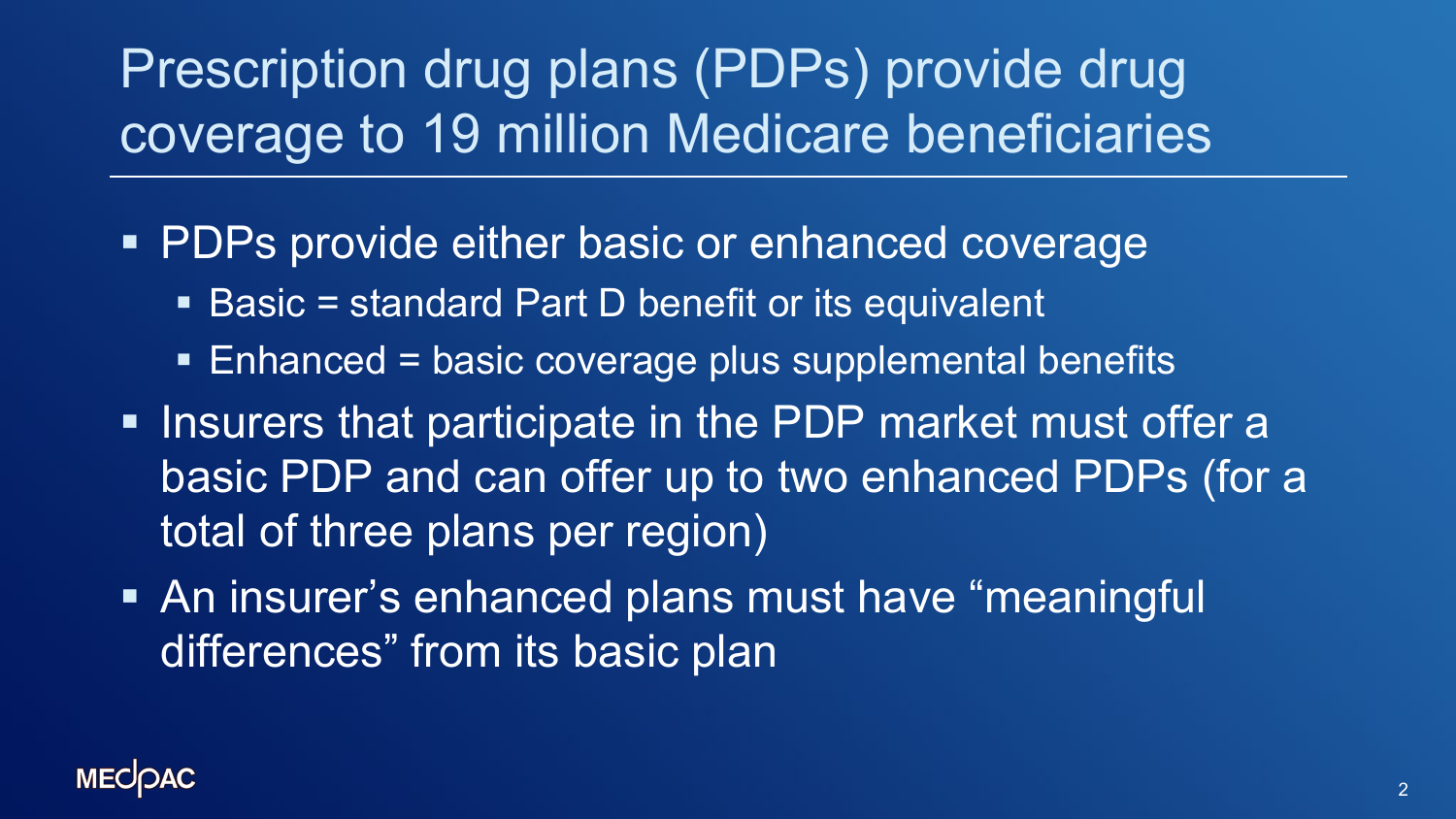# Some key considerations for insurers when designing their PDPs

- Part D's low-income subsidy (LIS) pays for basic coverage up to a dollar limit known as the benchmark
	- $\rightarrow$  Maximize revenues for LIS enrollees by keeping premiums just below the benchmark
- Other enrollees are sensitive to premiums when they first pick a PDP but rarely switch plans after that
	- $\rightarrow$  Introduce plans with low premiums to attract enrollees
	- $\rightarrow$  Increase premiums in older plans with an established base of enrollees

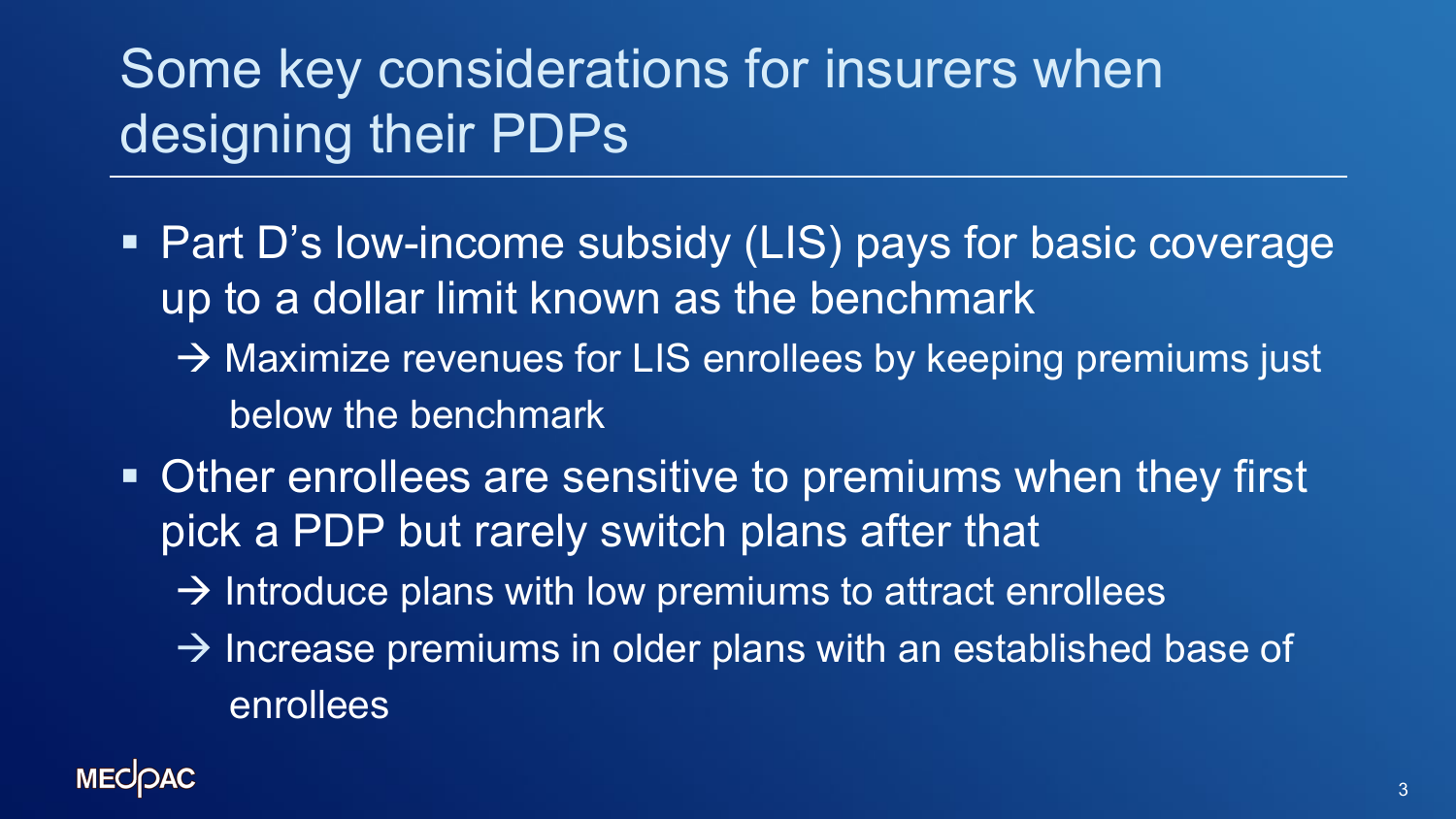Offering multiple PDPs makes it easier for insurers to meet these competing goals

- **Insurers can tailor their PDPs to serve different types of** beneficiaries and segment the market
- **Most large insurers offer three plans and use the same** general strategy:
	- **Basic plan targets LIS beneficiaries**
	- Enhanced plans target other beneficiaries one plan for people with low drug costs, one plan for people with high drug costs

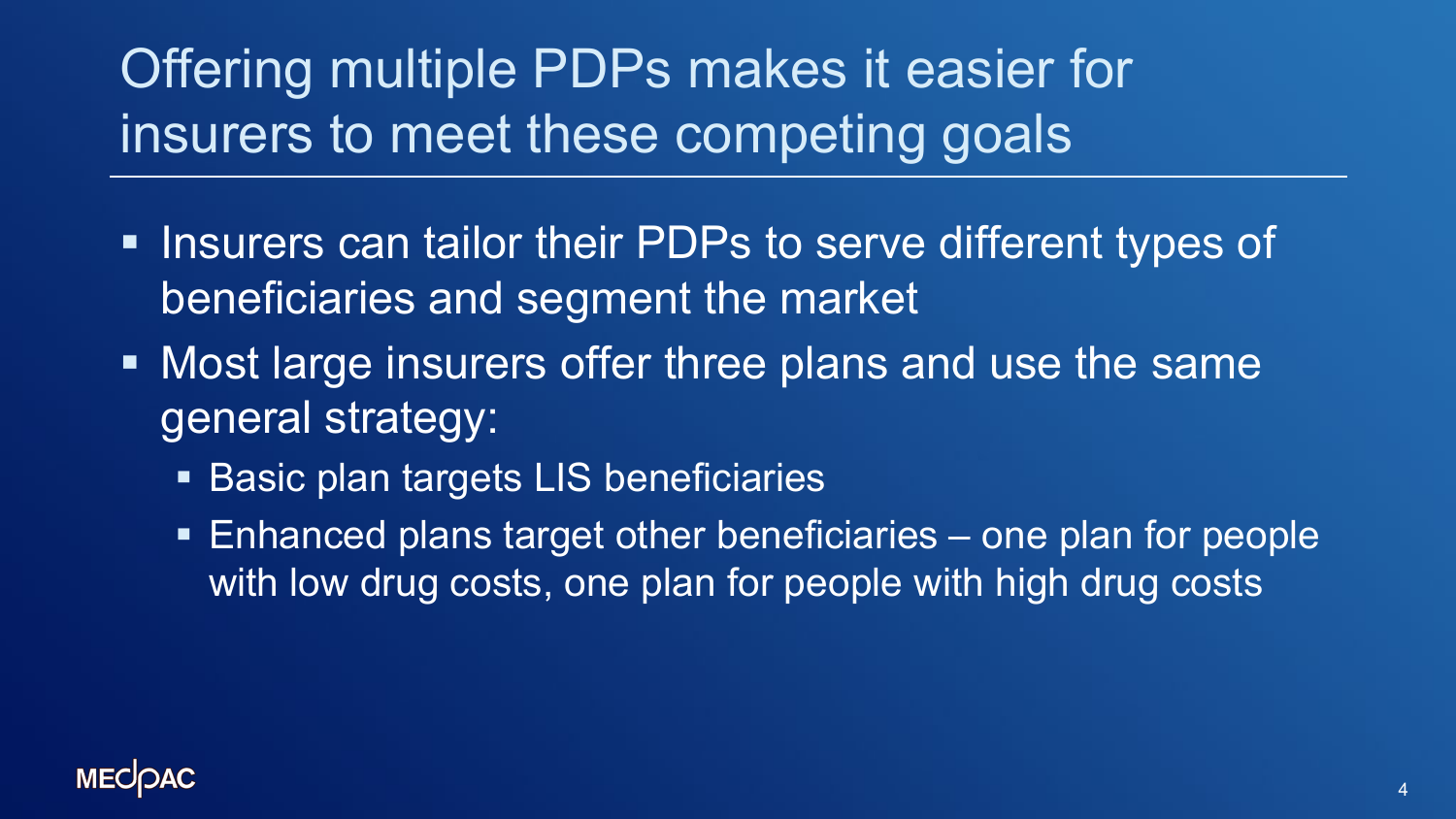#### Segmentation has led insurers to price their PDPs in a distinctive pattern

#### Monthly premiums for 2022, by Part D region (1 to 34)

Basic PDP **- Low-premium enhanced PDP** - High-premium enhanced PDP



**MECOAC** 

Note: Premiums for enhanced PDPs include supplemental premiums. Figures preliminary and subject to change.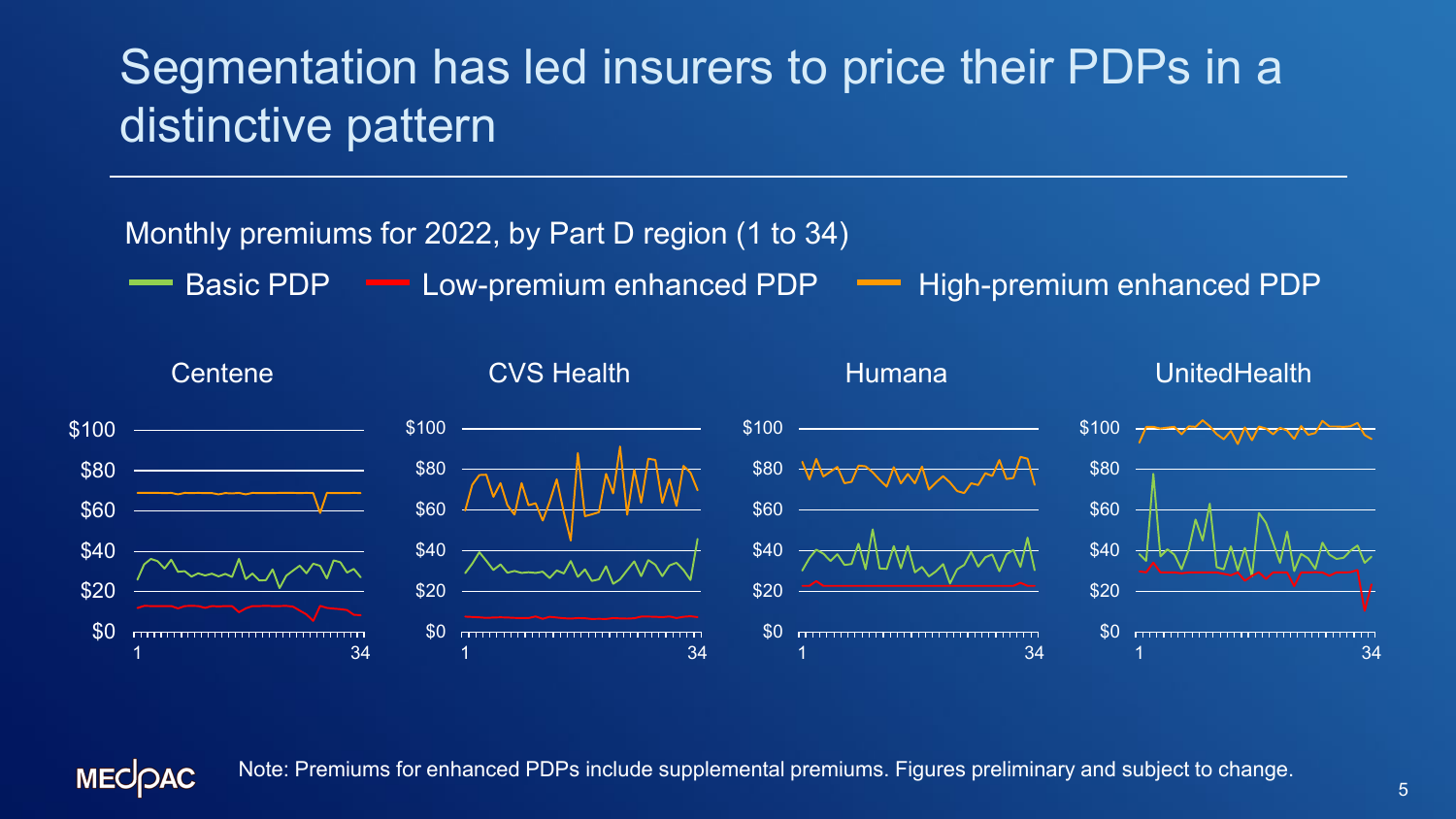## Key features of low-premium enhanced PDPs

- **Favorable coverage of certain generics**
- **Stronger incentives to use preferred drugs / pharmacies**
- **Targeted changes to plan formulary** 
	- Add older drugs to meet the meaningful difference threshold
	- **Narrower coverage in some therapeutic classes**
- Supplemental premiums are usually lower than the meaningful difference threshold
- Newer plans have more latitude to submit low bids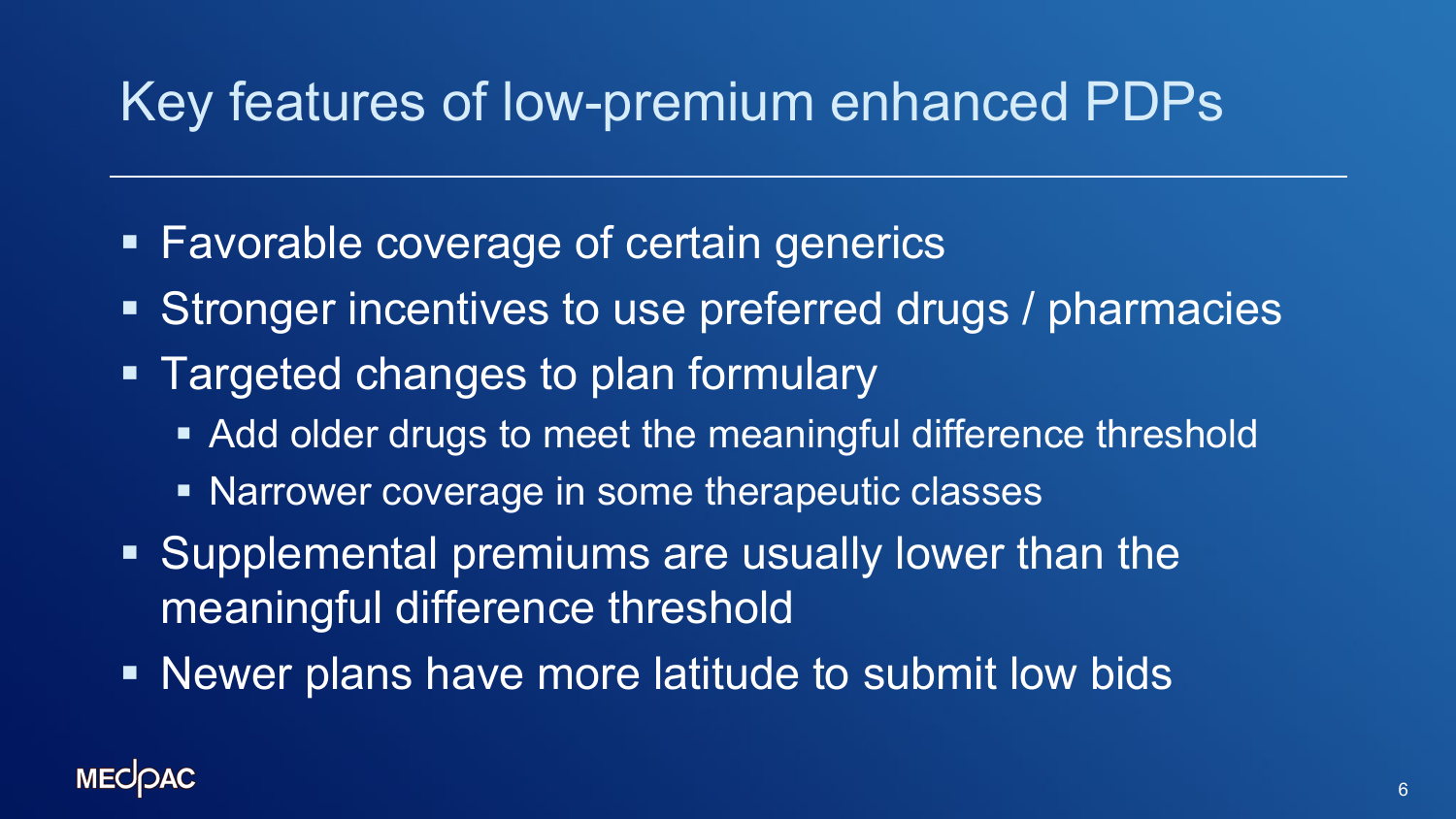## Key features of high-premium enhanced PDPs

- **Most plans have no deductible**
- Weaker incentives to use preferred drugs / pharmacies
- **Broader formularies**
- Supplemental premiums are usually higher than the meaningful difference threshold
- **Enrollees pay higher premiums in return for richer** coverage and broader access

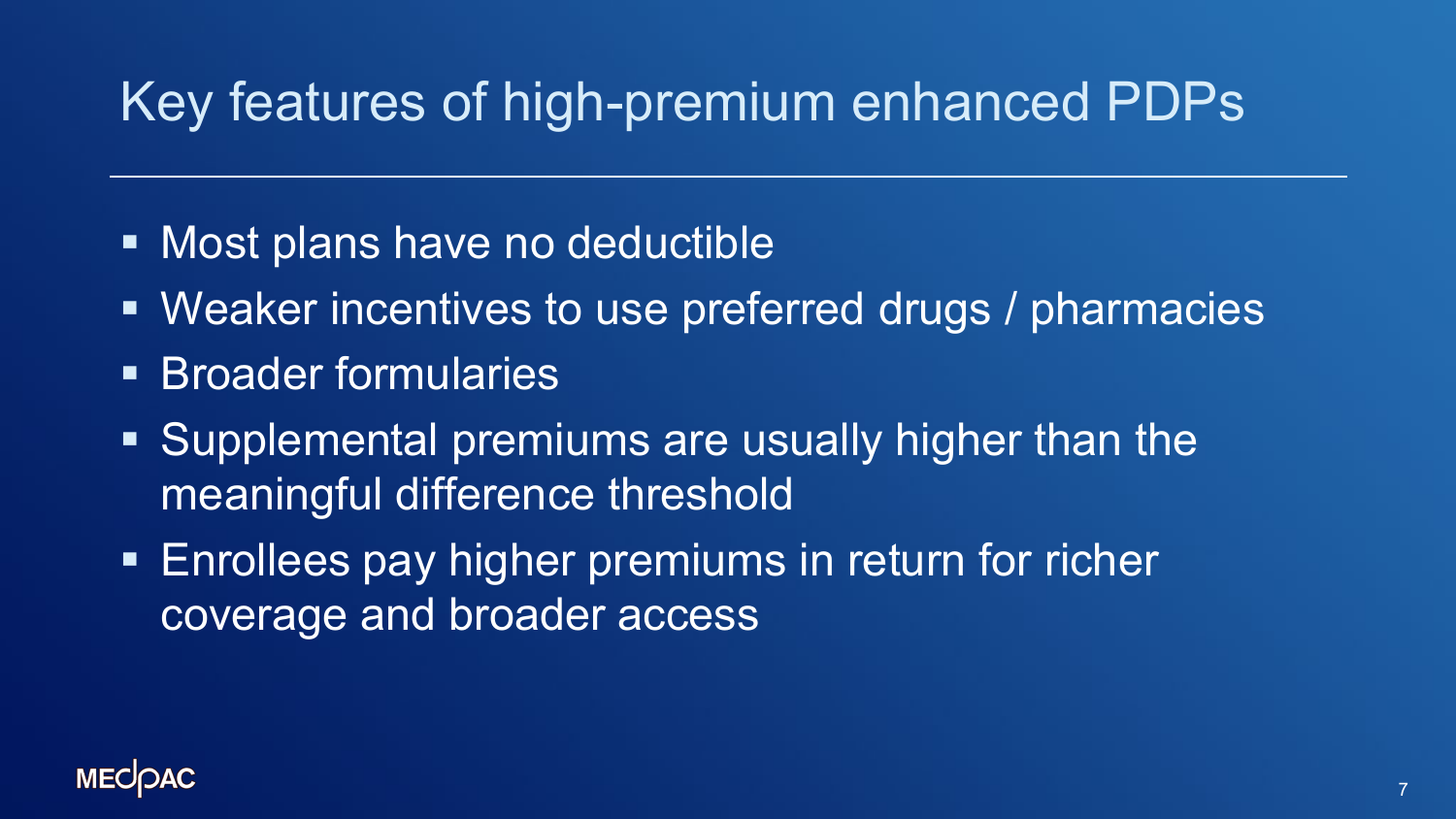Insurers periodically revamp their PDP lineups to introduce new low-premium plans

- **Premiums for low-cost plans tend to rise over time** 
	- Plan bids eventually need to reflect actual experience and healthy enrollees can get sicker over time
	- Beneficiary inertia also gives insurers an incentive to increase premiums for older plans with an established enrollment base
- **Insurers can consolidate their existing enhanced plans** and launch a new, low-premium enhanced plan
- **This dynamic does not affect basic plans**

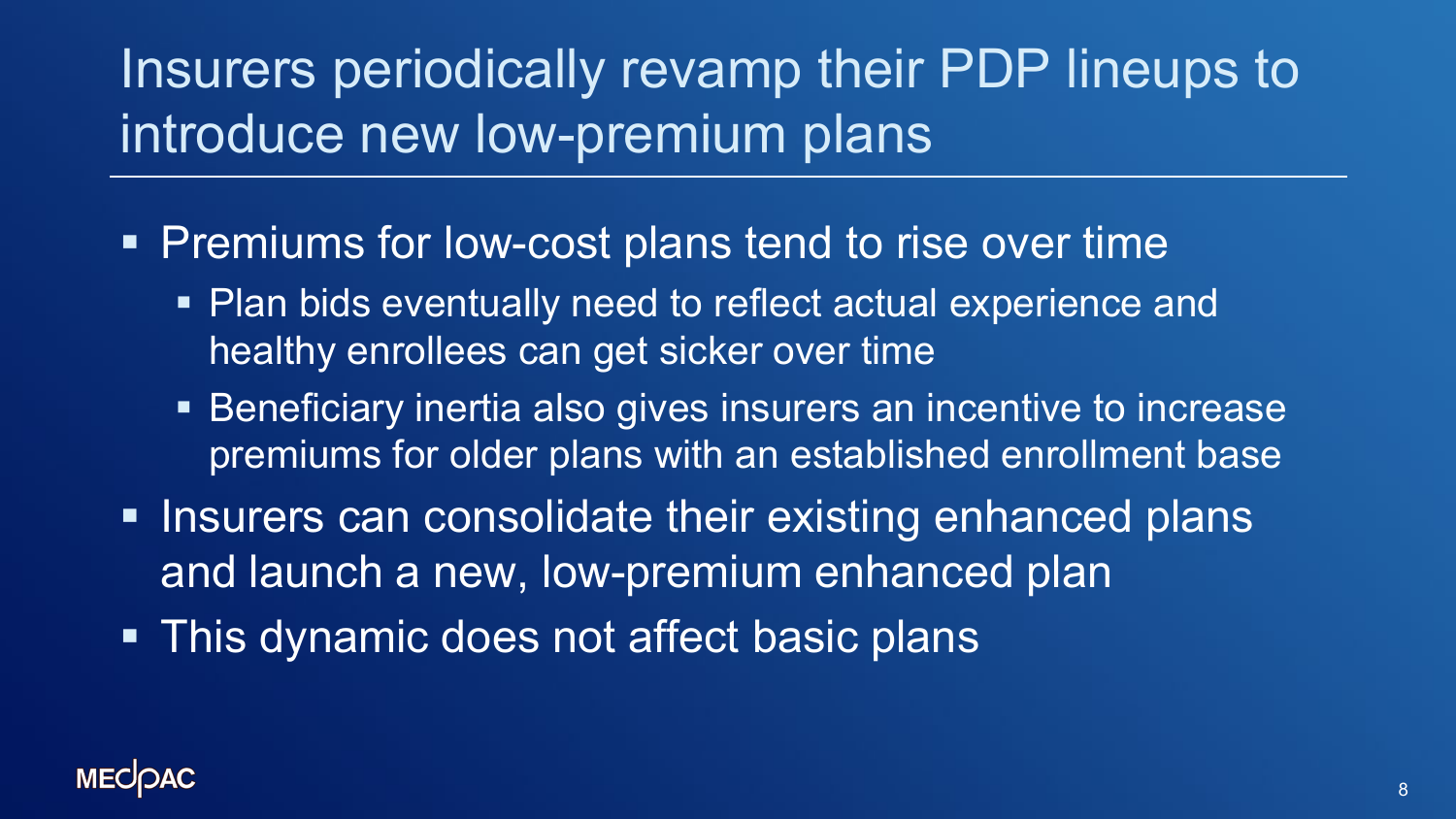## Some implications of segmentation

- PDP profits and program spending are higher than they would be without segmentation, but magnitude is unclear
- **Easier for insurers to submit higher bids for basic plans** and older enhanced plans
- Distinction between basic and enhanced plans is unclear
- Less cross-subsidization between low-cost and high-cost beneficiaries

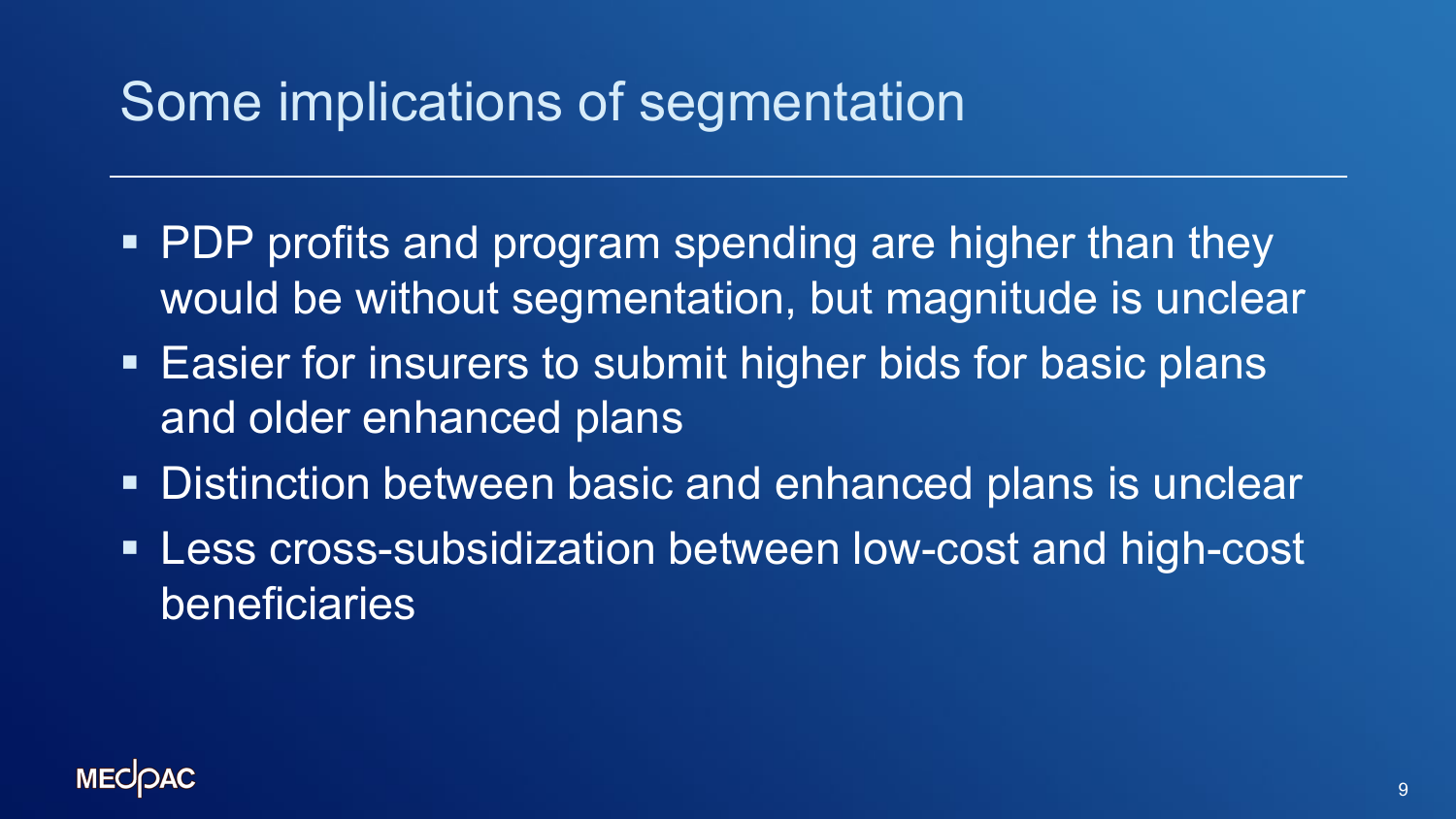Policy option #1: Modify how the meaningful difference requirement is administered

- **Insurers can meet requirement by making changes to their** formulary that have little practical effect
- **Low-premium enhanced PDPs may provide little added** value over basic coverage
- Two potential reforms to consider:
	- Remove LIS beneficiaries from the model used to evaluate meaningful differences
	- Require enhanced plans to cover a minimum percentage of beneficiary cost sharing for basic coverage

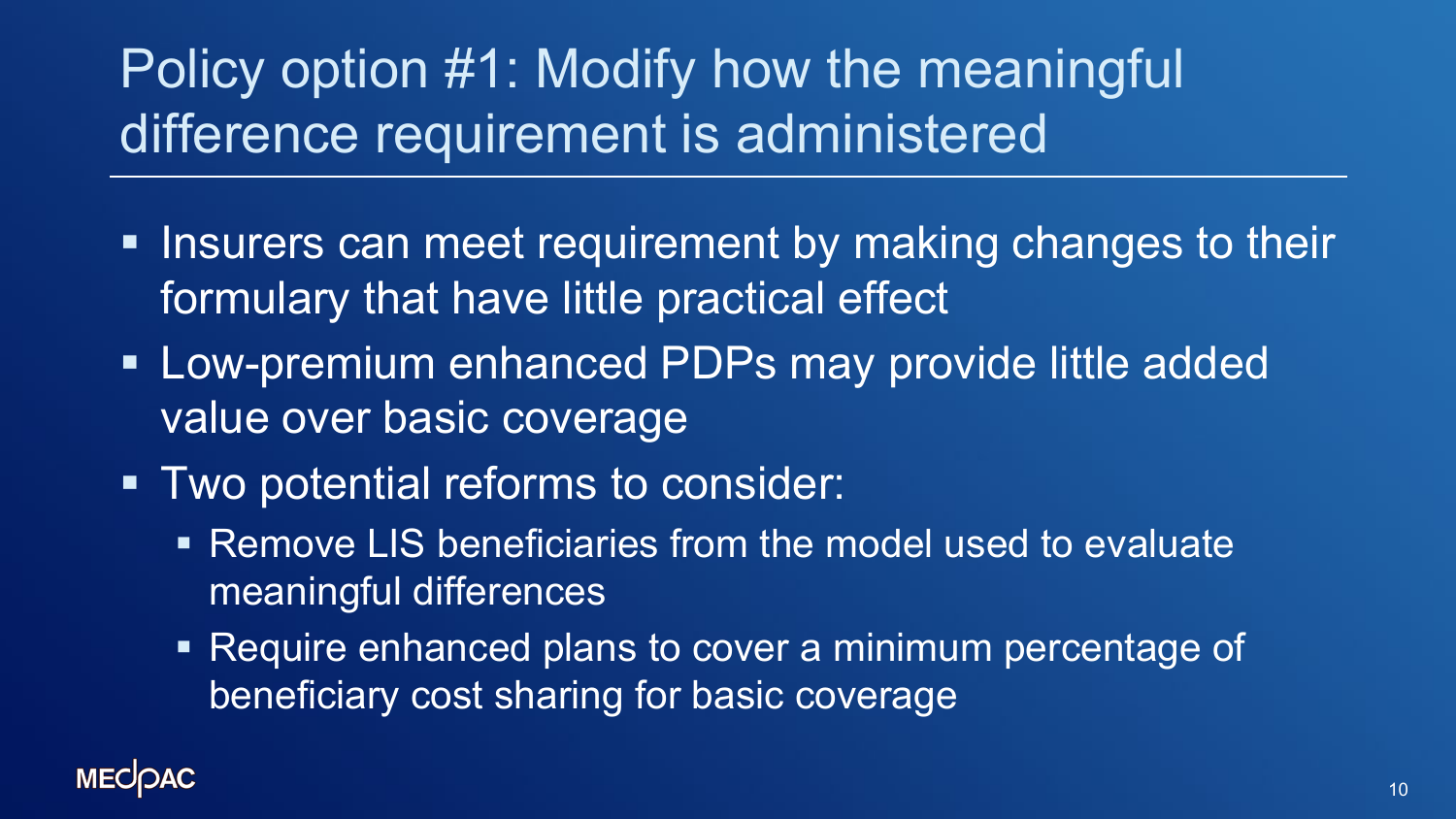# Policy option #2: Modify the auto-enrollment process to include enhanced PDPs

- **LIS beneficiaries now auto-enrolled in basic PDPs only**
- **Beneficiaries could be enrolled in enhanced PDPs if they** have lower premiums for basic coverage
- **This approach might not work well in practice** 
	- **Drug spending for LIS beneficiaries is harder to manage** because their cost sharing is limited
	- **Premiums for enhanced PDPs would probably increase if they** receive LIS auto-enrollments, reducing any savings
	- Potential for more LIS reassignments at the end of each year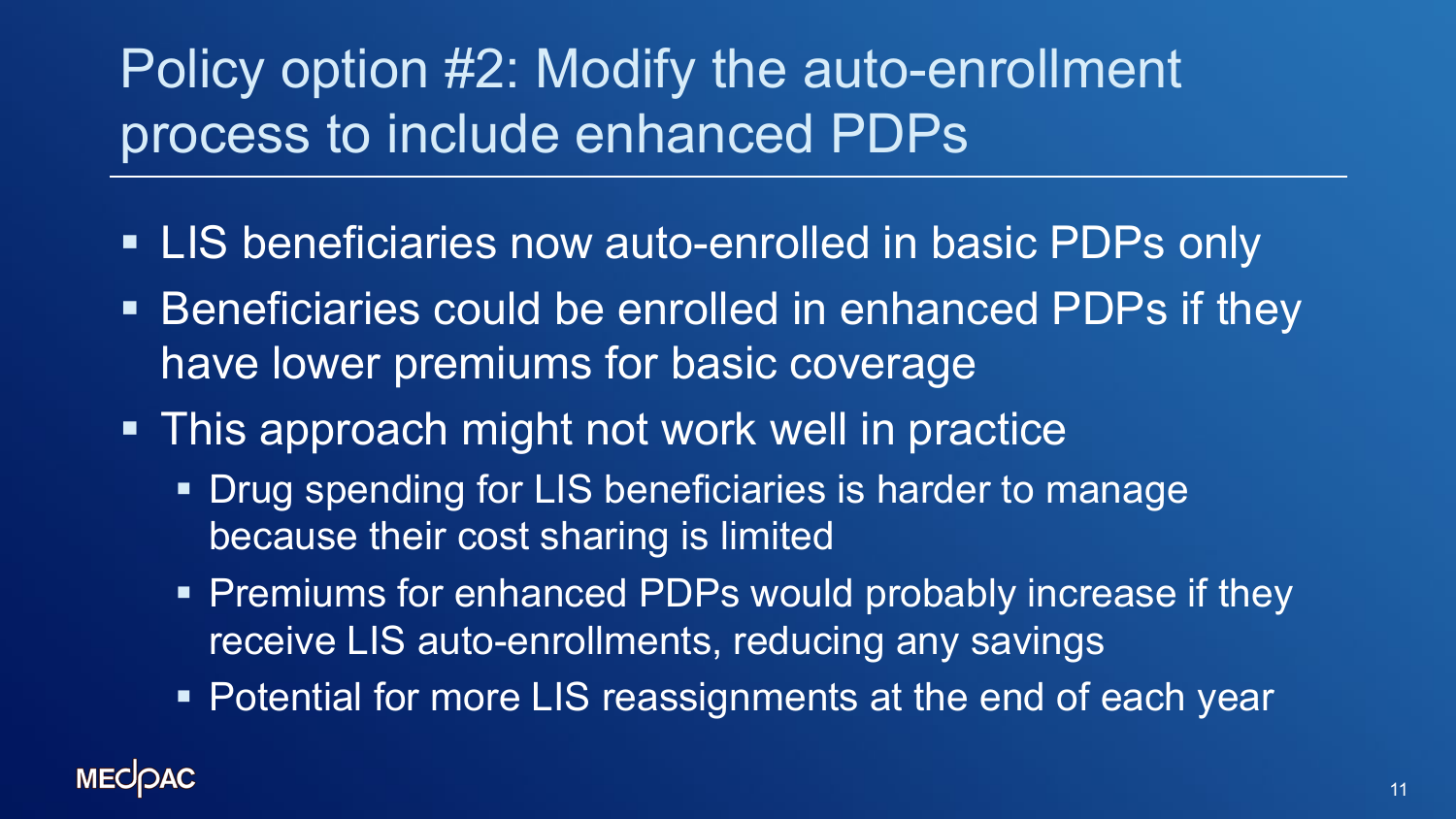Policy option #3: Require insurers to treat their PDP enrollees as a single risk pool

- Each PDP is now treated as a separate risk pool with its own premium, cost-sharing rules, and formulary
- With a single risk pool, insurers would treat all PDP enrollees in each region as a single bloc
	- All enrollees would be in the basic PDP with the same premium, cost-sharing rules, and formulary
	- **Enhanced coverage would be sold as optional riders**

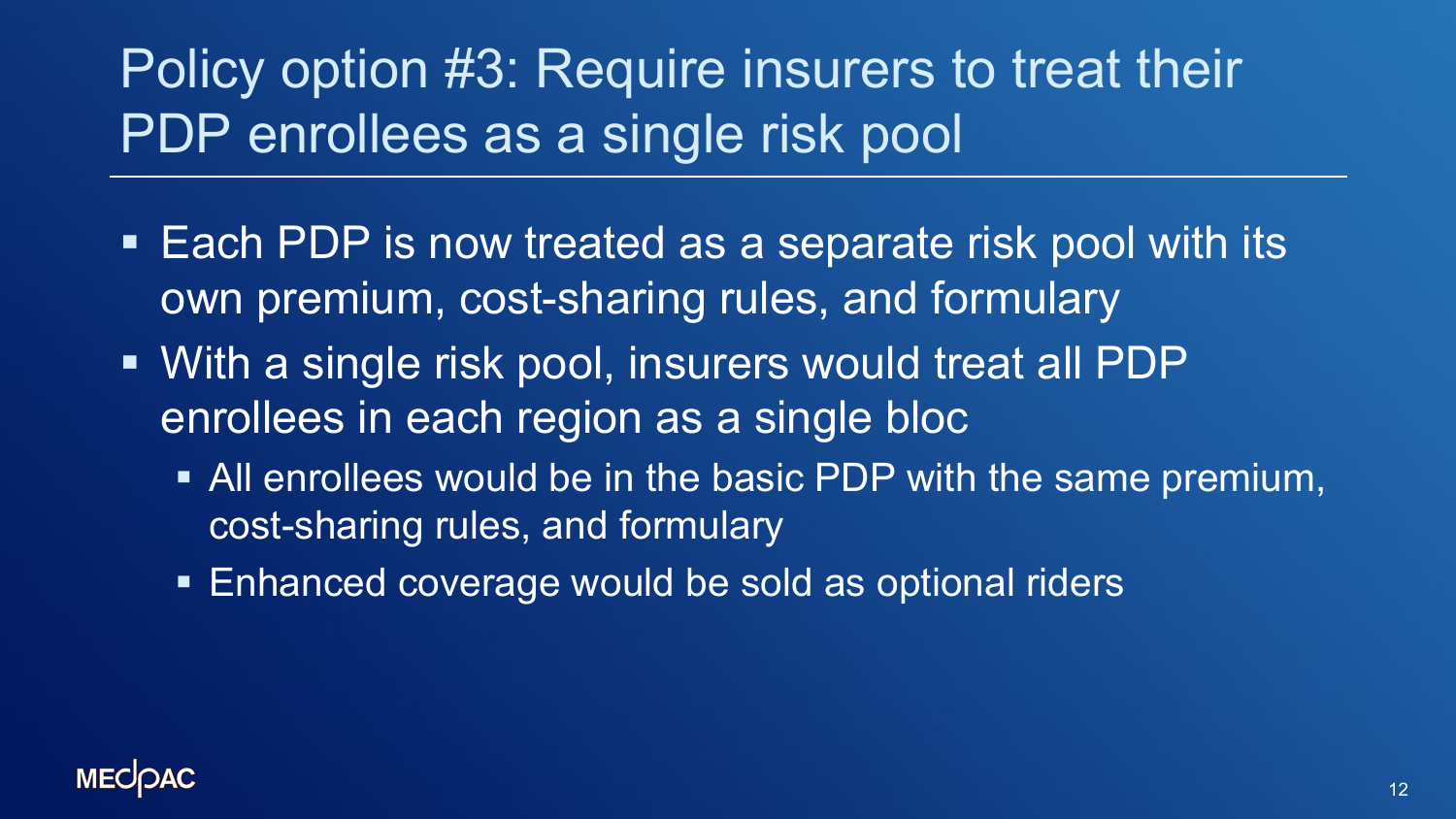# Illustrative example of how an insurer's PDPs would be structured using a single risk pool



**MECOAC**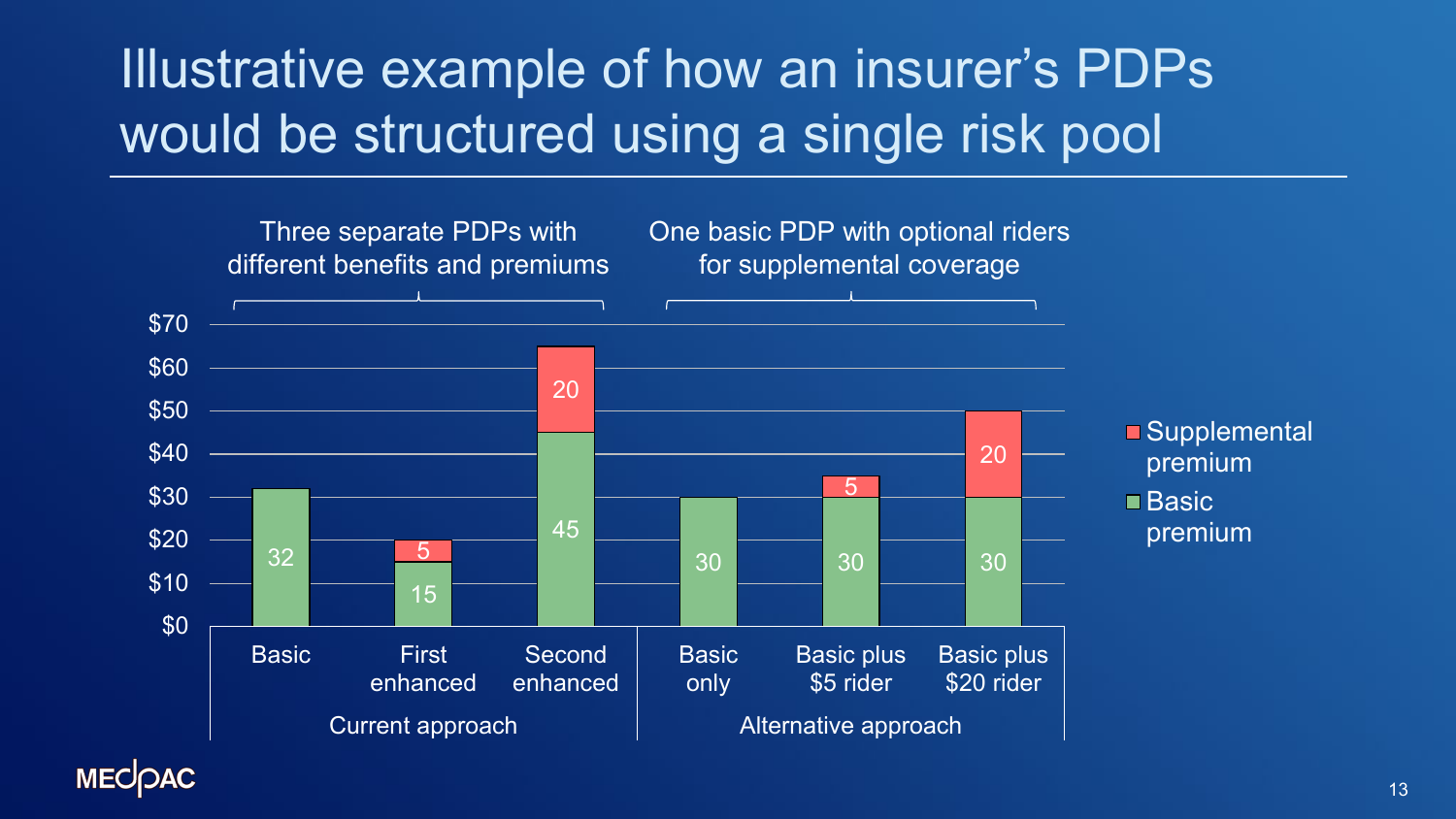# With a single risk pool, insurers would no longer be able to segment the PDP market

- **Example 2 Figure 10 Figure 10 Figure 10 Figure 10 Figure 10 Figure 10 Figure 10 Figure 10 Figure 10 Figure 10 Figure 10 Figure 10 Figure 10 Figure 10 Figure 10 Figure 10 Figure 10 Figure 10 Figure 10 Figure 10 Figure 10 F**
- **Higher premiums for enrollees in low-premium enhanced** plans; lower premiums for enrollees in high-premium enhanced plans
- Changes to LIS cost-sharing rules would make it easier for insurers to manage drug spending
- **Level of beneficiary interest in riders is unclear**